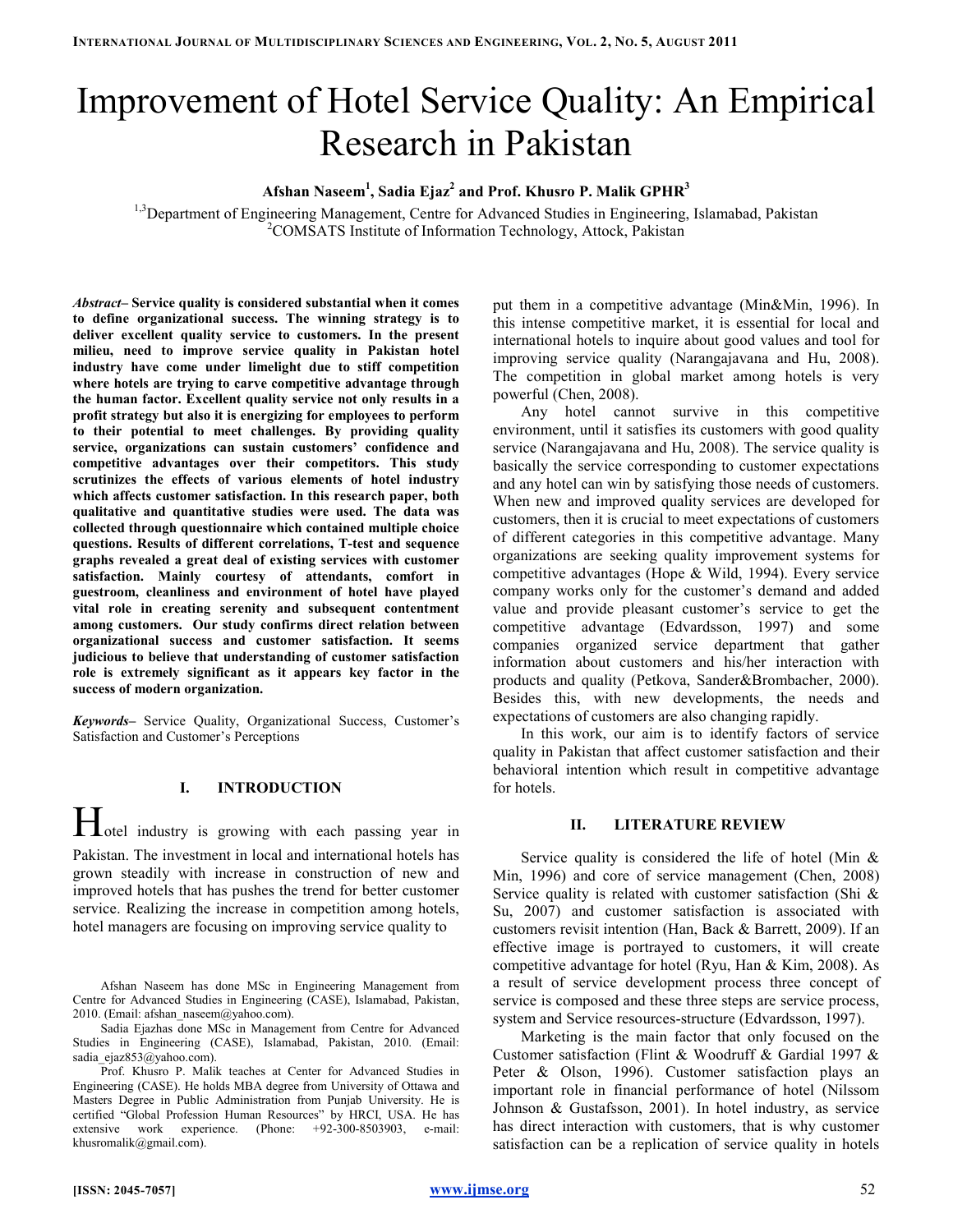(Shi  $& Su, 2007$ ). There are some factors that have significant role in measuring customer association with hotel: age, gender, income and culture (Ryu, Han & Kim, 2008).

Hotel performance is directly allied to service quality improvement. There is a significant relationship exist between improvement in service quality and hotel performance change (Narangajavana and Hu, 2008). Highlevel development tools are used for the satisfaction of multiple users about service and quality (Hope & Wild, 1994). The key problem lies with hotel manager is to retain and fascinate customers (Shi & Su, 2007). Customers revisit intention and emotions are mediated by customer satisfaction (Han, Back & Barrett, 2009). Customer satisfaction plays a role of mediator in perceived value of hotel and behavioral intention (Ryu, Han & Kim, 2008). Both Public and private sectors have reviewed the Service quality and to fulfill their demand, customer-focused approach was highly practiced (Pyon & Lee & Park, 2009).

The managers of hotels are key element of decision makers. It is necessary to scrutinize the perceptions of hotel managers about hotel ranking and they should correlate it with improving service quality and performance (Narangajavana and Hu, 2008). Hotel managers should focus on keeping the number of service failure low and observe customer complaints constantly (Min & Min, 1996).

For improving service quality, four aspects were identified: (1) service delivery, (2) hotel employees, (3) guest amenities and surroundings, and (4) prestige (Narangajavana and Hu, 2008). There are many aspects of service performance and quality, some of them are: (1) Service quality of reception hall, guestroom and restaurant, (2) Technique of employee, (3) Decoration and atmosphere of hall, guestroom and restaurant (Han, Back & Barrett, 2009; Ryu, Han & Kim, 2008), (4) Safety of room and courtesy of attendants, and (5) Savor and variation of food (Han, Back & Barrett, 2009; Shi & Su, 2007). For providing good quality service, employee management is a critical issue for organizations. It affects business results directly (Nilssom Johnson & Gustafsson, 2001). Quality service values customers' satisfaction and is necessary step for a competitive advantage (Berry & Parasuraman & Zeithaml, & Adsit & Hater & Vanetti & Veale, 1993) and service quality is affirmative to please the attitude of consumers toward the noticeable utility value in the future (Lin 2007).

In every organization service and quality plays a vital role for every customers (Brombacher, 2000). Customer is the main person who defines the Quality (Berry & Parasuraman & Zeithaml, & Adsit & Hater& Vanetti & Veale, 1993). For providing good quality service to customers, it is necessary for hotel managers to understand the expectations of its customers (Shi & Su, 2007; Nilssom. Johnson & Gustafsson, 2001) and then develop such programs that can address issues of customers (Narangajavana and Hu, 2008) and bring improvement in service quality (Chen, 2008). Expectation is based on the customer's demands and values but company's image or status in the market also plays an important role (Edvardsson, 1997). To identify and enumerate "what drives what" will track towards quality improvement, reduction in cost and ultimately customer satisfaction (Buckley & Chillarege,

1995). To measure customer behavioral intention: hotel image, value and customer satisfaction should be included (Ryu, Han & Kim, 2008).

Service is able to collect vital information about the behavior of products in dealings with customers (Petkova & Sander & Brombacher 2000). Service quality has an encouraging effect on the attitude of consumers toward the professed transaction value in the future (Lin, 2007). Customers' behavioral intention shows great interest in being influenced by service quality (Zeithaml & Berry & Parasuraman, 1996). Service quality improvement with changing requirements of customers can be done with team work (Chen, 2008). When customers face any problem related to service, like unclean room, uncomfortable room temperature and non-functioning phone lines, then these problems must be resolved within now time (Min & Min, 1996). Reception hall is considered the most important source of customer satisfaction (Shi & Su, 2007).

Program to progress service quality should comprise issues of customer dissection, service provided, culture of hotel, communication with customers, recruitment and training of service employees, and their appraisal system. To bring improvement in service quality, there is a need to emphasis on tangible and intangible assets (Narangajavana and Hu, 2008).

For hotel managers, it is not necessary to just get room related revenue, but revenue can be generated by improving service related facilities like better service production, errorfree delivery, upgrading guest facilities and augmenting prestige of hotel (Narangajavana and Hu, 2008). Hotel employees generally perceive that only two things are important in service quality, one is cleanliness of room and other is courtesy of employees (Shi & Su, 2007), but other aspects that make a standard of hospitality and important for service quality improvement are atmospheric impression and decoration of hotel (Shi & Su, 2007) along with previous two aspects (Min & Min, 1996).

Customers demand and expectations continue to change according to market that is why hotel managers must timely know those expectations and improve their service quality accordingly (Chen, 2008). Besides this, different customers have different perception of service quality, so there is a need to cater this problem also (Shi & Su, 2007). Customer's expectation about quality and for inexpensive products is higher (Petkova & Sander & Brombacher 2000). Service quality should be sensitive to changes in room like temperature, comfort and atmosphere, but insensitive to changes in room size and fixtures (Min & Min, 1996).

Three things are included in service standardization: (1) Service quality standardization, (2) service method standardization, and (3) service process proceeding (Chen, 2008). In a development methodology there are four stages which include requirements analysis, knowledge acquisition, system development, and system assessment (Hope & Wild). When service quality is improved, then it will lead to customer satisfaction that will result in good business results (Johnson & Gustafsson, 2001).

There is a difference of culture among countries that have different quality expectations. The higher the difference in culture is, the higher the technical quality will be in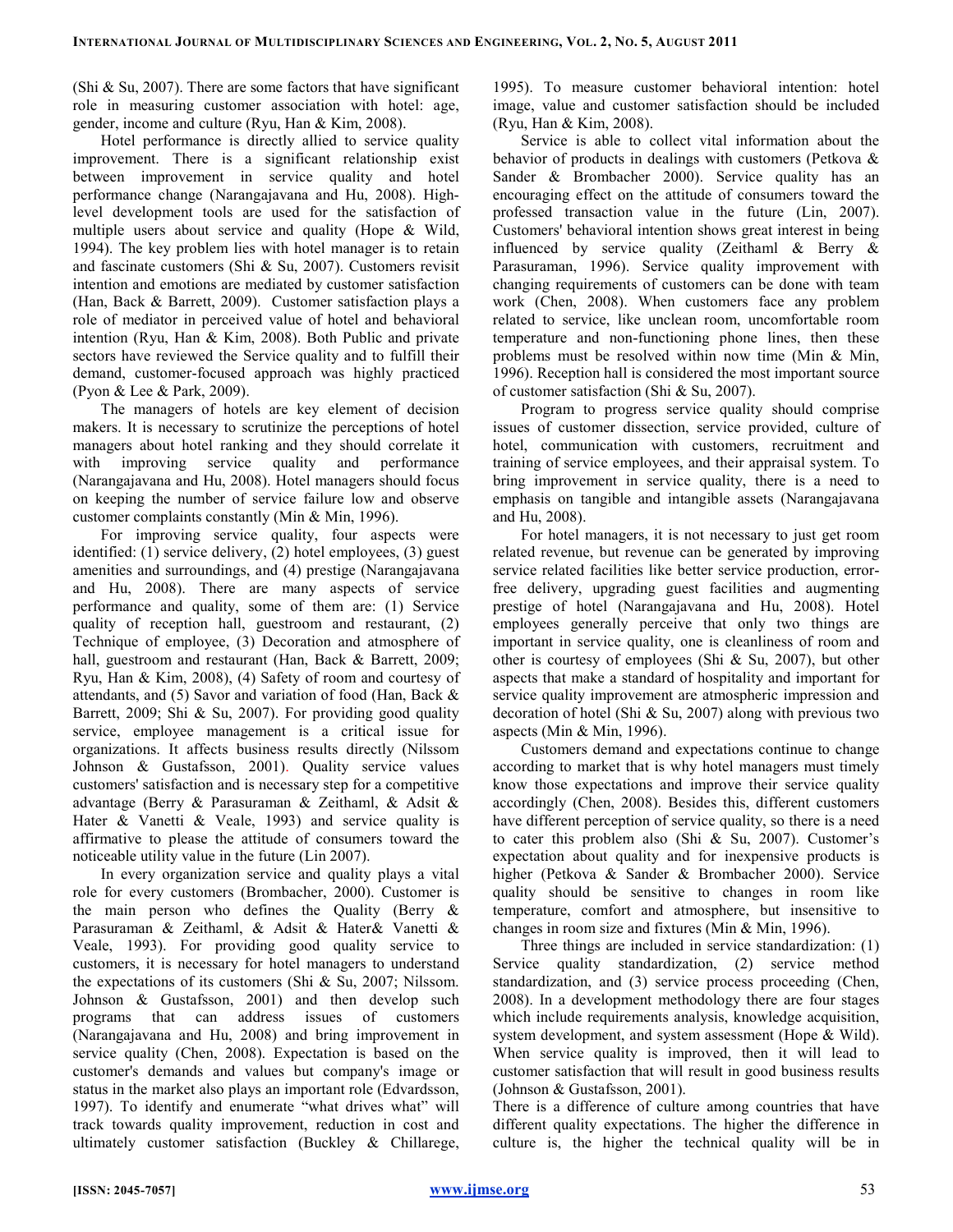performance than that of functional quality, while the lower the difference in culture is, the higher the functional quality will be in performance than that of technical quality (Lin 2007). Research about service and quality shows that many companies are to increase the impact of service quality on profits (Zeithaml & Berry & Parasuraman 1996). The service company introduces a service concept and this concept contains attractive added-value which is suitable to the customer's needs .resources is needed for the service process that must provided by the service system (Edvardsson, 1997). Hotels that recognize high pressure in the competitive environment tend to adopt standardized management systems more willingly than hotels that fail to extricate such pressure (María del Mar Alonso-Almeida, José Miguel Rodríguez-Antón, April 2011).

A QM system based on the implementation of technical norms will acquire a similar meaning as the official hotel grade (Josep Maria Bech Serrat, Feb 2010). Quality of hotel services is a main issue that needed to discusse by an authorized perception (Josep Maria Bech Serrat, Feb 2010). With the advertise of hotel industry being intense, it is critical that hotels offer a variety of resource and more flexible forms to meet the needs of a changing marketplace (Cheng-Hua Wanga, Kuan-YuChenb, Shiu-ChunChena, 2011). The rising competition emerging from burgeoning global markets aggravates the demand for hotels to innovate their services and processes for a guaranteed success (Wen-Jung Chen, 2011).

Based on literature review, following hypotheses are being developed to be tested in this research paper.

Hypothesis 1: Impression of reception hall is associated with customer satisfaction.

Hypothesis 2: Cleanliness and atmosphere of hotel is associated with customer satisfaction and behavioral intention.

Hypothesis 3: Courtesy of employees is associated with customer satisfaction.

Hypothesis 4: Guestroom comfort is associated with customer satisfaction.

Hypothesis 5: Customers expectation level is high in restaurant.

## III. METHODOLOGY

#### A. Measurement

In this research paper, we examined aspects of service quality that affect customer satisfaction and results in success of hotels. For exploring those features, customer's experience was hoarded. Satisfied customers would lead customers to revisit hotel and this will result in hotel success.

Based on literature review, an instrument was administrated that contained 38 items related to demographics of respondents and service quality at hotels.

In instrument, following things were observed:

• The respondent's personal profiles related to gender, education, education, profession and purpose of visit and intention to visit again.

- Overall impression of hotel was observed.
- Service quality at reception hall was examined.
- Customer satisfaction in hotel's guestroom was observed.
- Response of waiters/waitress, food variety and quality were observed in restaurant.

Liker-type scale was used to measure all responses, where 1=very dissatisfied and 5=very satisfied.

## B. Data Collection

For this research work, data was collected from 8 popular hotels (five or seven stars) in 4 large cities of Pakistan. For collecting data, the questionnaires were circulated among customers and requested them to fill out these survey questionnaires that are designed for research purpose.

We collected total 276 questionnaires from customers. When questionnaires were examined for analysis, then among 276, only 234 questionnaires were selected. Because remaining 42 questionnaires were having inappropriate answers.

## C. Data Analysis

The data was extracted from questionnaires and then fed into SPSS 17.0 version for analysis. The correlation tables were formulated to find relationship of service quality factors. Besides this, T-test was performed and graphs were plotted to get picture of elements affecting customer satisfaction in providing good quality services.

#### IV. RESULTS

#### A. Case Process Summary

The valid responses are 234 and there is no missing value in them. The missing values cases were omitted from data analysis. The gender, age, education level and profession of respondents were observed.

In gender variable, out of 234, 165 respondents were male and 69 were female that resulted in 70.5% male and 29.5% female.

Four categories were defined for age description ranging from 20 years to more than 50 years. Percentage of 20-30 years respondents is 25.2, 31-40 years is 34.2, 41-50 years is 23.9 and more than 50 years is 16.7.

While determining the education level of respondents, more percentage was observed of university education or below university education visiting hotels. Only 19.7 percent respondents in hotel have acquired above university education.

Observation of respondents' profession showed that 9 percent were civil servant, 15 percent of enterprise staff and worker, 17.9 of institution staff and worker, 23.5 percent were trader/proprietor, 12.8 percent were retired and 21.8 percent were having some different profession. So, the highest percentile of respondents was trader/proprietor.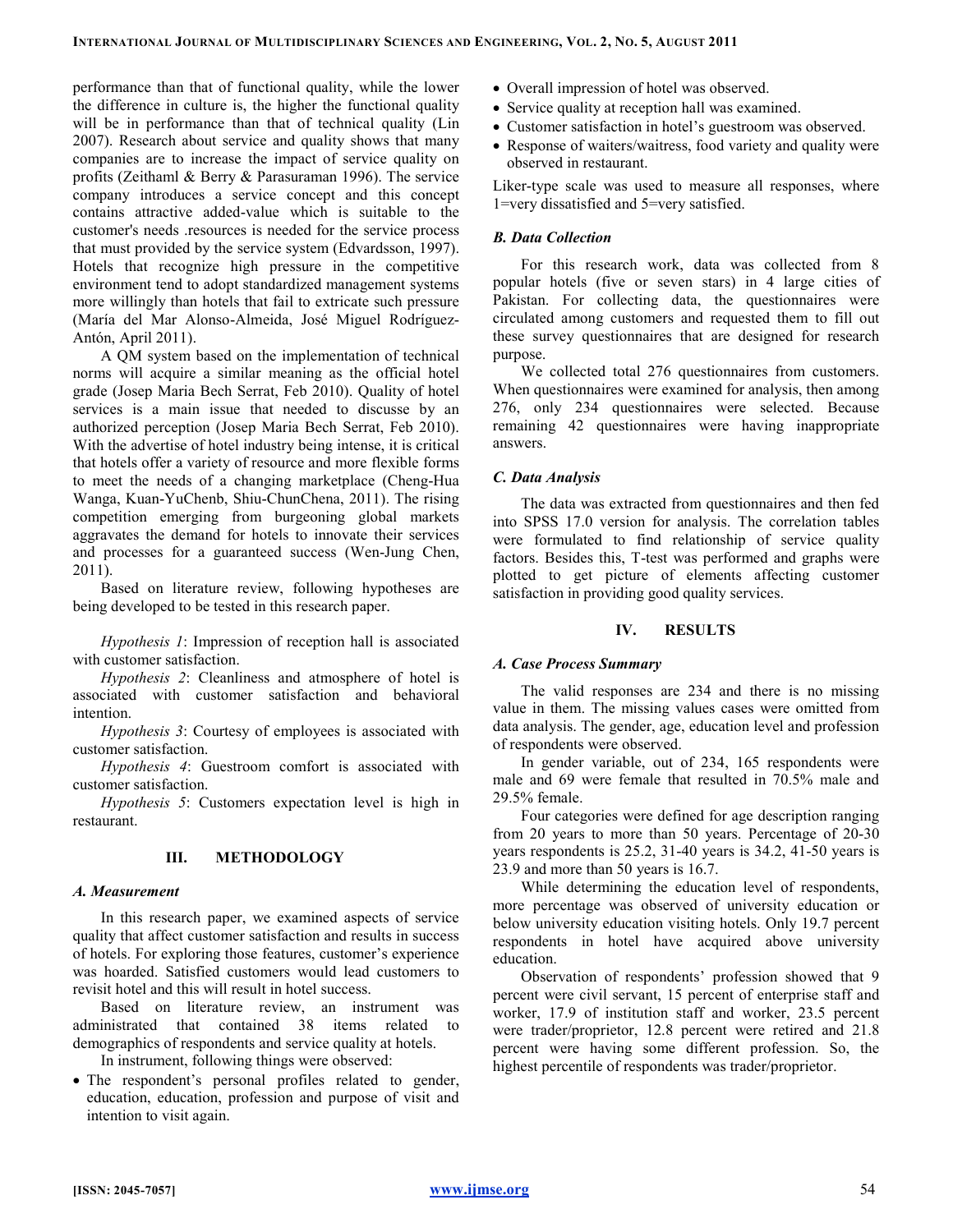|                                         | Test Value $= 0$ |     |                                                        |                                   |       |              |  |  |  |
|-----------------------------------------|------------------|-----|--------------------------------------------------------|-----------------------------------|-------|--------------|--|--|--|
|                                         |                  |     | 95% Confidence<br>Interval of the<br><b>Difference</b> |                                   |       |              |  |  |  |
|                                         | t                | df  |                                                        | Sig. (2-tailed)   Mean Difference | Lower | <b>Upper</b> |  |  |  |
| <b>Overall Impression of Hotel</b>      | 41.055           | 233 | .000                                                   | 3.252                             | 3.10  | 3.41         |  |  |  |
| <b>Overall Impression of Hall</b>       | 36.440           | 233 | .000                                                   | 3.107                             | 2.94  | 3.27         |  |  |  |
| <b>Overall Impression of Room</b>       | 34.542           | 233 | .000                                                   | 3.137                             | 2.96  | 3.32         |  |  |  |
| Personal Demand Met Level at Reception  | 38.956           | 233 | .000                                                   | 3.094                             | 2.94  | 3.25         |  |  |  |
| Personal Demand Met Level in Room       | 39.124           | 233 | .000                                                   | 3.120                             | 2.96  | 3.28         |  |  |  |
| Personal Demand Level Met in Restaurant | 38.588           | 233 | .000                                                   | 3.205                             | 3.04  | 3.37         |  |  |  |

Table 1: One-Sample Test

# B. T-Test

One sample T-Test was performed on collected data. T-Test shows that overall impression of hotel is most important determinant of customer satisfaction and intention of re-visit. Besides it, a customer expectation in restaurant is also an important factor that affects satisfaction of customers.

#### C. Correlations among Different Parameters

The correlation among different parameters were found and observed to interpret that what are important factors in hotel service quality that affect the customer satisfaction and intention to visit again. For this purpose, different correlations were instigated. In first correlation, it has been

observed that overall impression of guestroom is the most important determinant of customer pleasure and plan to visit the hotel again that is providing good quality service. Besides it, other vital elements are overall impression of hotel, personal demand level met in restaurant and guestroom. All other factors also influence customer response to quality service provided in hotel.

In correlation table of hotel reception, different parameters have been observed and result showed that the most significant parameter is overall impression of hotel and then courtesy of attendants, their technique and initiative to service for interaction with customers. Attitude of attendants at reception hall plays an important role to generate an image of hotel for clients.

|                                                          | Intention to<br><b>Visit Again</b> | Overall<br>Impression of<br>Hotel | Personal<br><b>Demand Met</b><br>Level at<br>Reception | Overall<br>Impression of<br>Room | Personal<br><b>Demand Met</b><br>Level in Room | Overall<br>Impression of<br>Restaurant | Personal<br><b>Demand Level</b><br>Met in<br>Restaurant |
|----------------------------------------------------------|------------------------------------|-----------------------------------|--------------------------------------------------------|----------------------------------|------------------------------------------------|----------------------------------------|---------------------------------------------------------|
| <b>Intention to Visit Again</b>                          | 1                                  |                                   |                                                        |                                  |                                                |                                        |                                                         |
| Overall Impression of<br>Hotel                           | 0.79                               |                                   |                                                        |                                  |                                                |                                        |                                                         |
| <b>Personal Demand Met</b><br><b>Level at Reception</b>  | 0.63                               | 0.57                              | 1                                                      |                                  |                                                |                                        |                                                         |
| Overall Impression of<br>Room                            | $0.84$ "                           | 0.65                              | 0.56                                                   | 1                                |                                                |                                        |                                                         |
| <b>Personal Demand Met</b><br>Level in Room              | $0.7$ "                            | 0.62                              | 0.43"                                                  | 0.59                             | 1                                              |                                        |                                                         |
| Overall Impression of<br><b>Restaurant</b>               | 0.65                               | 0.62                              | 0.42                                                   | 0.57                             | 0.68                                           | $\blacktriangleleft$                   |                                                         |
| <b>Personal Demand Level</b><br><b>Met in Restaurant</b> | 0.77                               | 0.58"                             | 0.46                                                   | 0.67                             | 0.55                                           | 0.5                                    | 1                                                       |

Table 2: Parameters of Overall Impression of Hotel and Customer's Intention to Re-visit

\*\*. Correlation is significant at the 0.01 level (2-tailed).